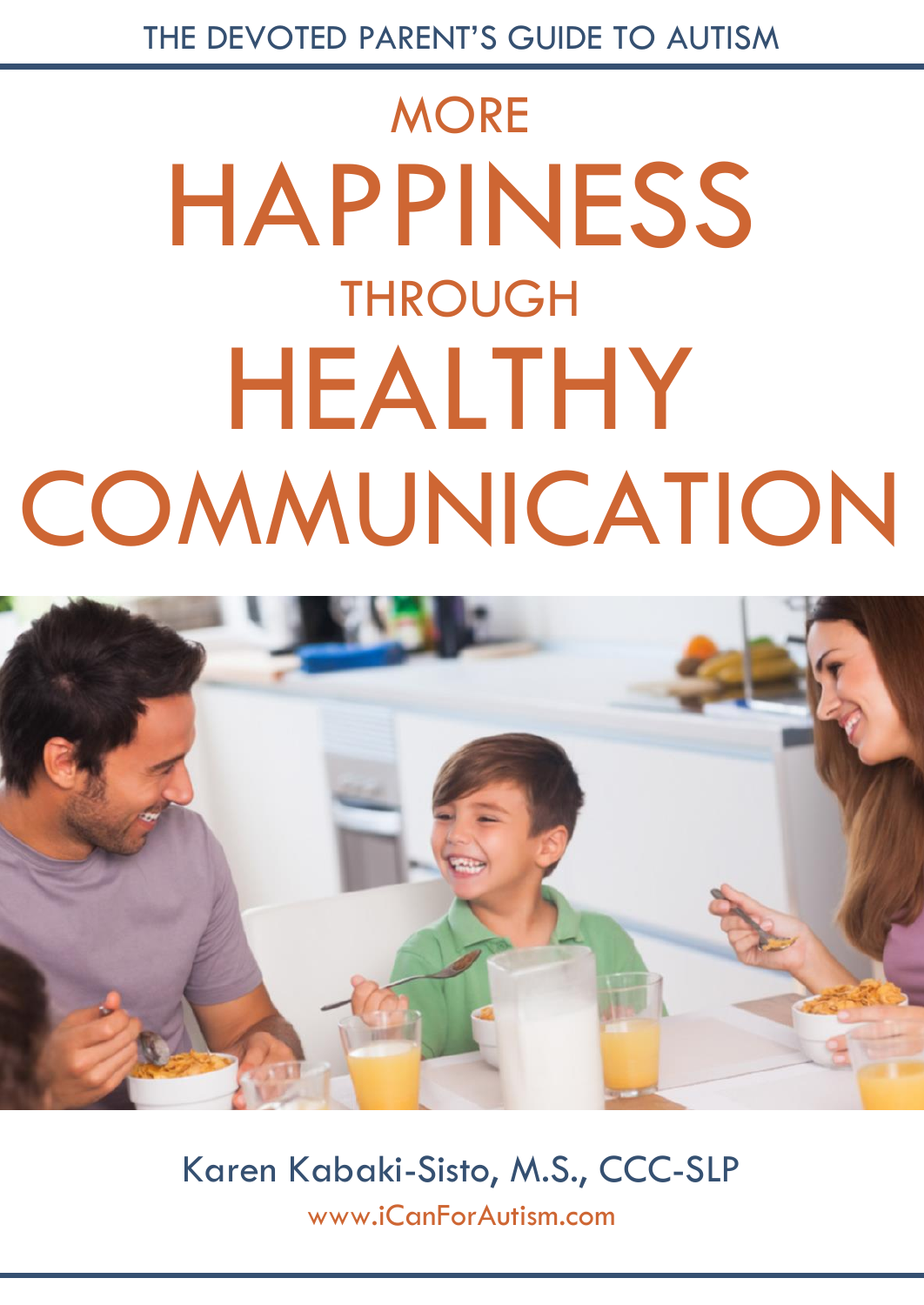

# Hello, Mom or Dad!

*You know your child with special needs or autism better than anyone, and you want to help her or him to communicate to the best of her or his abilities. Being a parent makes you the most important person for your child!*

*But where's the help for YOU to understand and empower your child? You've come to the right place.*

*As an ASHA-certified speech-language pathologist, I've been working with people with autism and special needs for over 20 years. I strive to achieve more, just like you* 

*do, every day. Together, through my articles, videos, and apps, we can significantly help your child in the convenience of your own home.*

*In this e-book, you'll learn new and creative ways to improve your child's communication "fitness." My goal is for your child to create stronger social bonds with you and everyone he or she meets.*

*After you've tried a few of my techniques, feel free to email your questions, comments, or concerns to me at [karen@icanforautism.com.](mailto:karen@icanforautism.com)* 

*Karen*

#### *© 2016 by Karen Kabaki-Sisto*

*All rights reserved. This book or any portion thereof may not be reproduced or used in any manner whatsoever without the express written permission of the publisher except for the use of brief quotations in a book review.*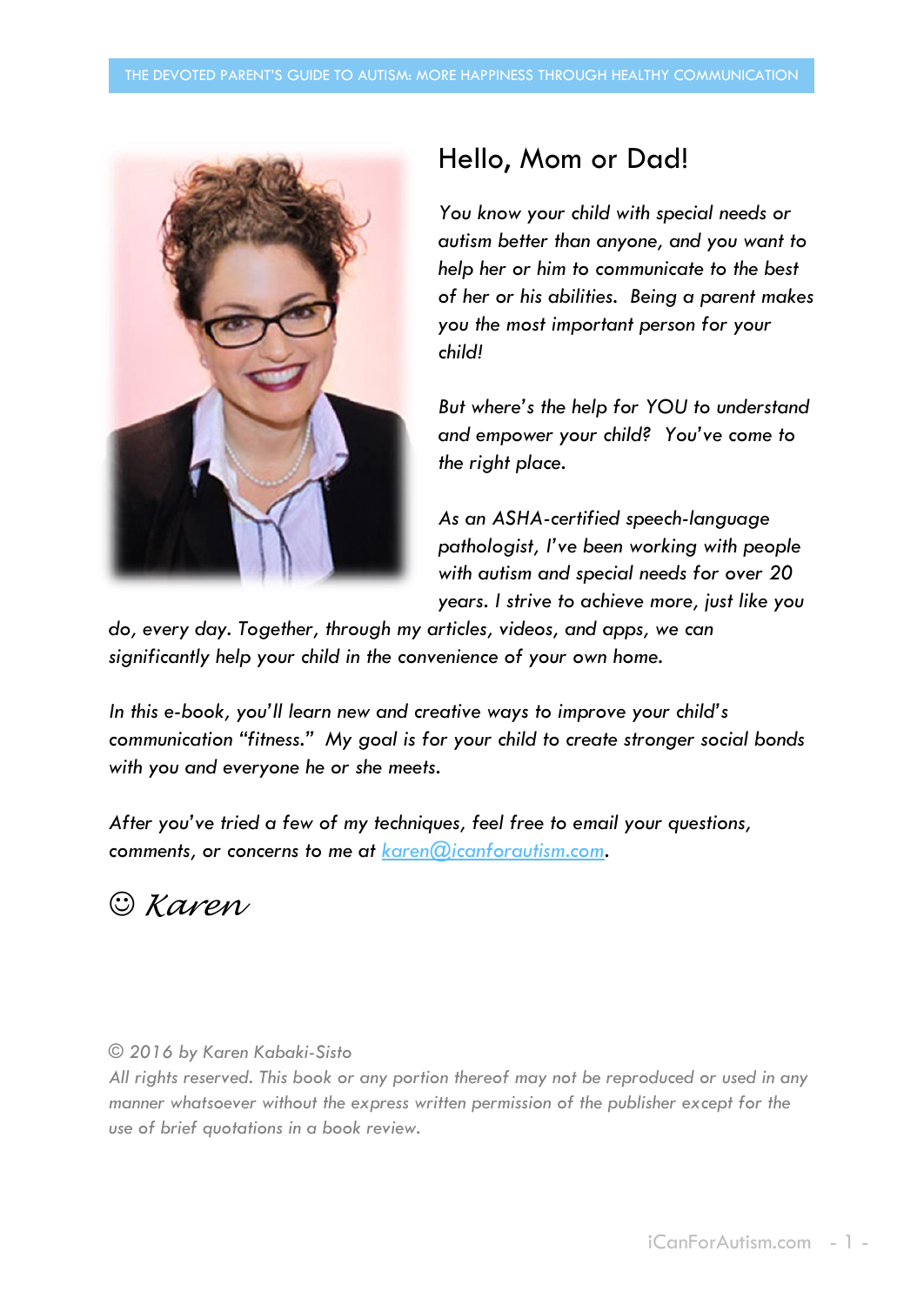# Motivate Your Child to Move!

*Does your child enjoy the playground and sports, or would he or she prefer to sit on the couch engrossed in TV shows or video games?* 



Brain-based research shows that physical activity can increase attention span and memory, prepare the brain to learn new information, and improve behavior. If your child remains sedentary, what gets in the way? At the heart of any action is motivation. To kick-start your child's natural drive to get moving, mobility has to be pleasurable and meet his or her individual needs.

# **FIND THE APPROPRIATE CHALLENGE LEVEL**

By giving your child the power to control the level of challenge that is right for him, he will feel capable and fully engaged. For example, using pieces of paper crumbled by your child, a sibling can hold an empty wastepaper basket for shots while your child chooses how far or close. Over time, your child may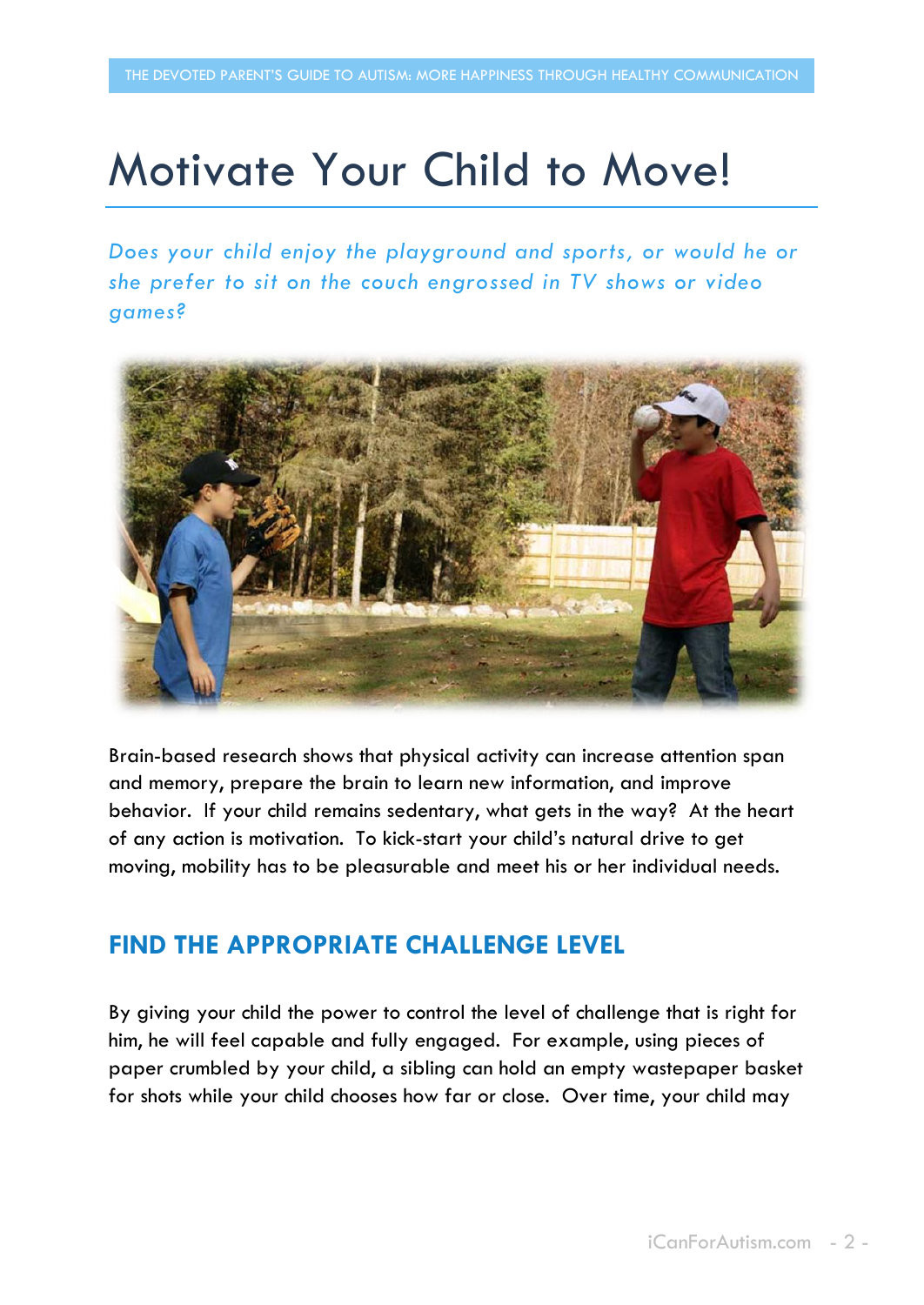venture to take higher risks, such as attempting farther shots, within this safe and supportive environment.

# **USE POSITIVE LANGUAGE**

The most powerful tool to shape how your child thinks, feels, and acts is your choice of words. The power of communication builds positive, trusting relationships which weigh heavily on motivation.

Praising their effort can encourage more effort: "It's wonderful that you are jumping rope."; "You dance so beautifully."

Give nonjudgmental approval to maintain effort: "You're trying lots of different ways."; "That's great that you keep going."

Make honest, encouraging comments about the physical activity itself: "Skipping is fun!"; "Climbing these stairs is hard work, and I can't wait to reach the top…it's going to feel great!"

Note your child's contributions with family members that create a comfortable sense of belonging: "Your brother is having so much fun playing tag with you!"; "It's so nice that you are pitching the ball for your sister."

Support your child's belief in himself and his abilities regardless of the results: "Running fast is hard to do, and you're doing it so well!"; "I am here to help you."

### **FUN PHYSICAL ACTIVITIES FOR THE WHOLE FAMILY!**

To pique motivation, you can encourage teamwork, communication, and stronger relationships within your family using these fun activities! Be sure to consult your child's occupational therapist and/or physical therapist to modify according to individual needs. Your child can enjoy these as 'brain breaks' after or 'brain and body energizers' before concentrating on homework, during commercials of a TV show, or simply any time!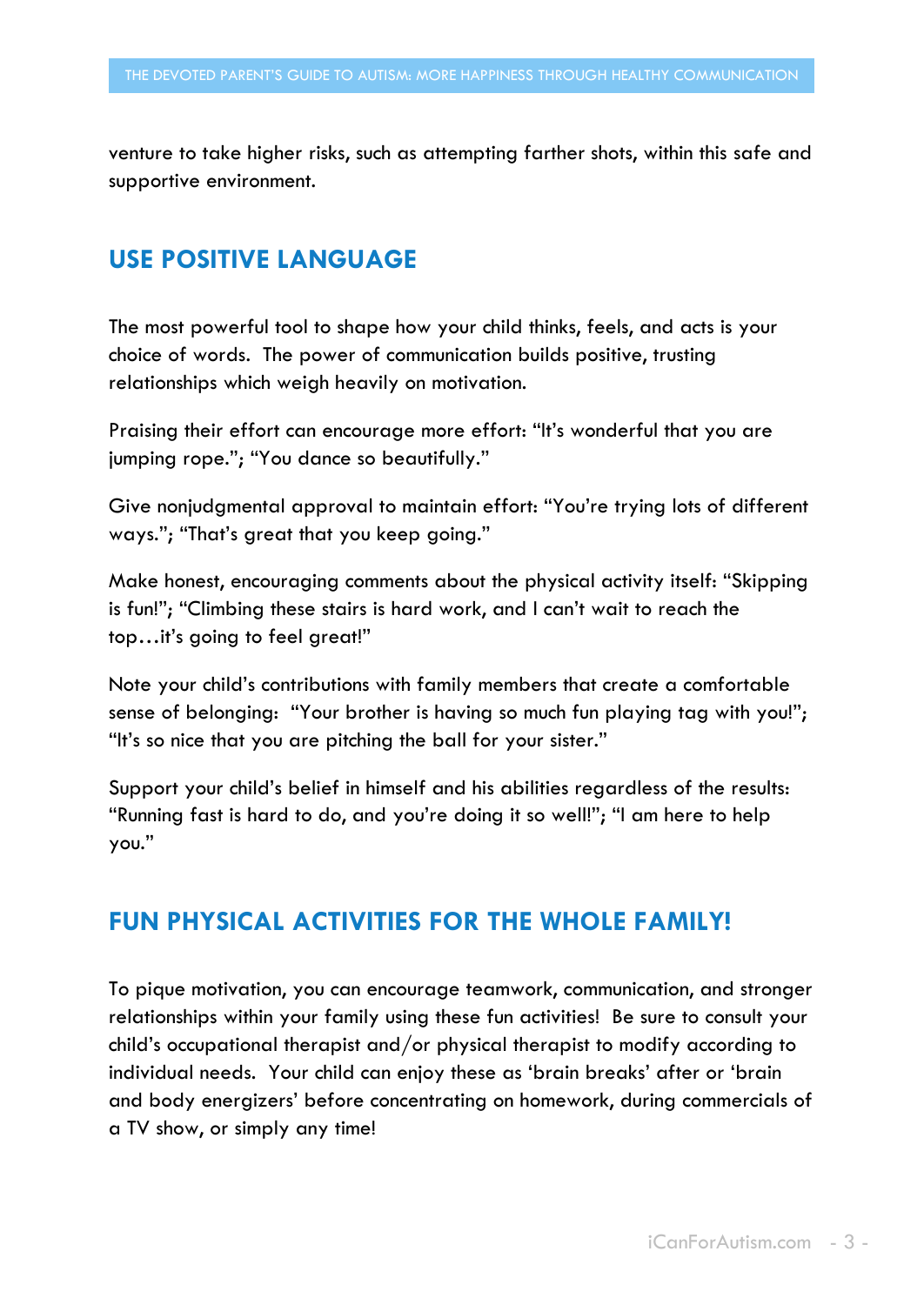**Groove n' Move:** Songs like Gloria Estefan's "Get on Your Feet!" and Van Halen's "Jump!" can rev your child up to get up from off the floor onto his feet or jump when the song indicates. Your child or siblings can change it up with other actions, like from a standing position "Get on Your Elbow" to the floor or "Kick!" rather than jump. This is great for children with limited language skills as they can watch and follow along.

**Imaginary Sports:** Sometimes the equipment, language, strategy, and/or contact of sport can be overwhelming for a child with special needs. With or without talking, one child can make believe she will swing a bat while her sibling is pretending to pitch the ball in this imaginary baseball. For solitary sport, your child can pretend to "swim" on the floor (moving arms and legs while on the back or the tummy).

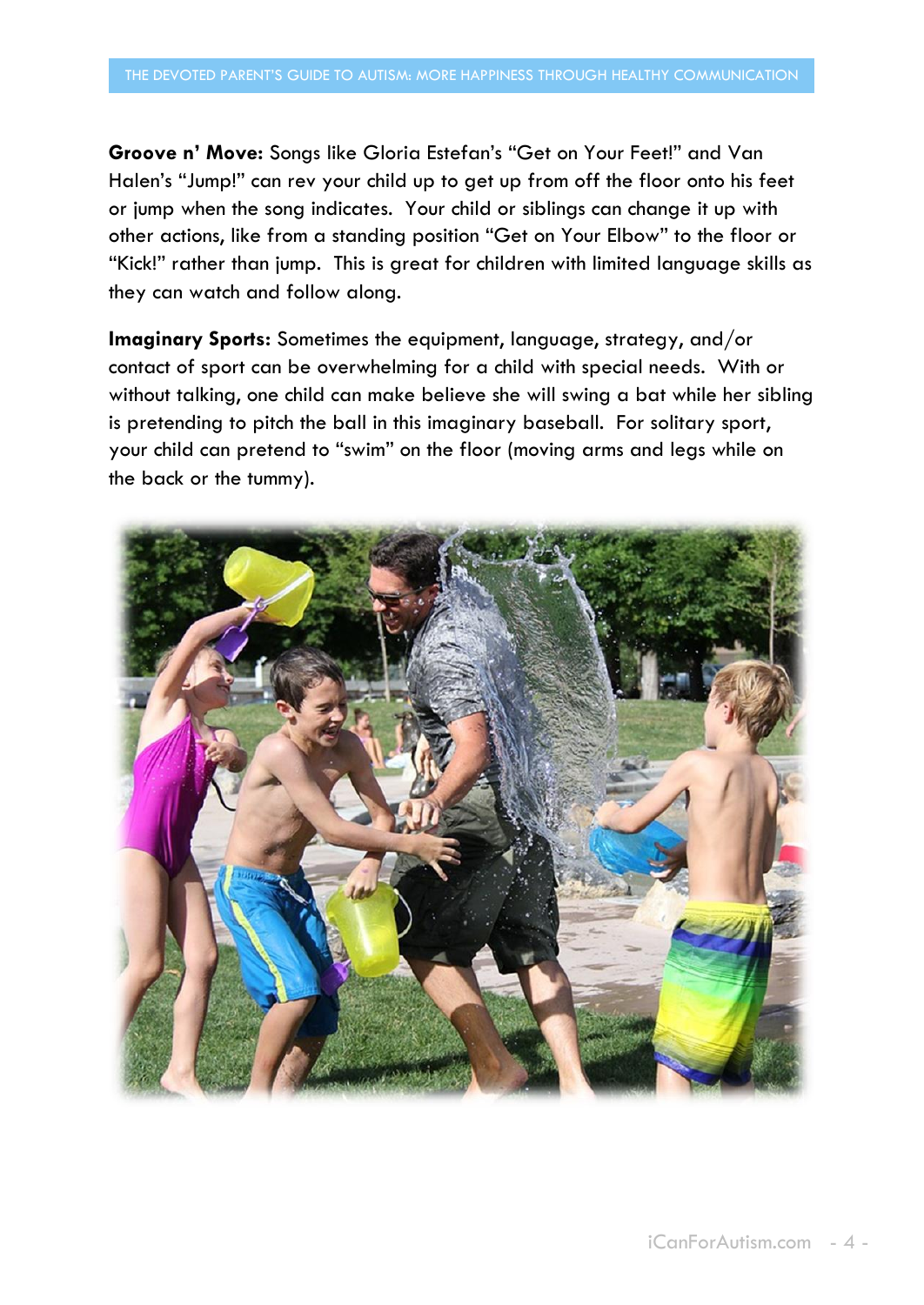**Line It Up:** Around the house, have your child crouch under the sofa, climb the stairs, and lift the couch cushions to find index cards with different colors of rainbow, birthdates of family members, or states east-to-west for him to line up in order.

**Treasure Hunt:** Hide trinkets such as stickers, decorative pencil erasers, or plastic jewelry in different places that your child must hop, jump, or skip towards while she expresses location words of where the treasure is hidden like "under the table" or "behind the plant".

**Twist on Musical Chairs:** Forming a circle of chairs with one less chair than the number of players, a leader stands in the middle and says, "All my family members who like panda bears/who have never gone camping/who are wearing jeans have to get up and find another seat quickly!"

**Paper Plate Balance:** With novel background music such as ragtime, each family member tries to balance a heavy-duty paper plate on their heads while walking around the house, telling each family member interesting things that happened today. If your son's plate falls, his conversational partner (perhaps his sibling or you) has to pick it up for him without causing their own plate to fall. Safe in this accepting environment, your child will discover that it's ok to take risks, feel silly, and make mistakes while sharing with others.

**Which Way to Go?:** With fun music in the background, family members take turns drawing a series of about six arrows in various directions. Then, he points to each arrow for the rest of the family to take a step in whichever way is displayed. This is great for children with limited language skills or who cannot read. If able, your child can make it trickier with verbal instructions to move backwards, the opposite direction, or in right-to-left sequence.

**Ball Craze:** Using lots of inexpensive, little items like ping pong balls, pick up sticks, or jacks spread throughout the backyard, one family member (or several on a team) have to gather and place these items into a bucket before being tagged by another family member who is throwing several foam balls at him or them.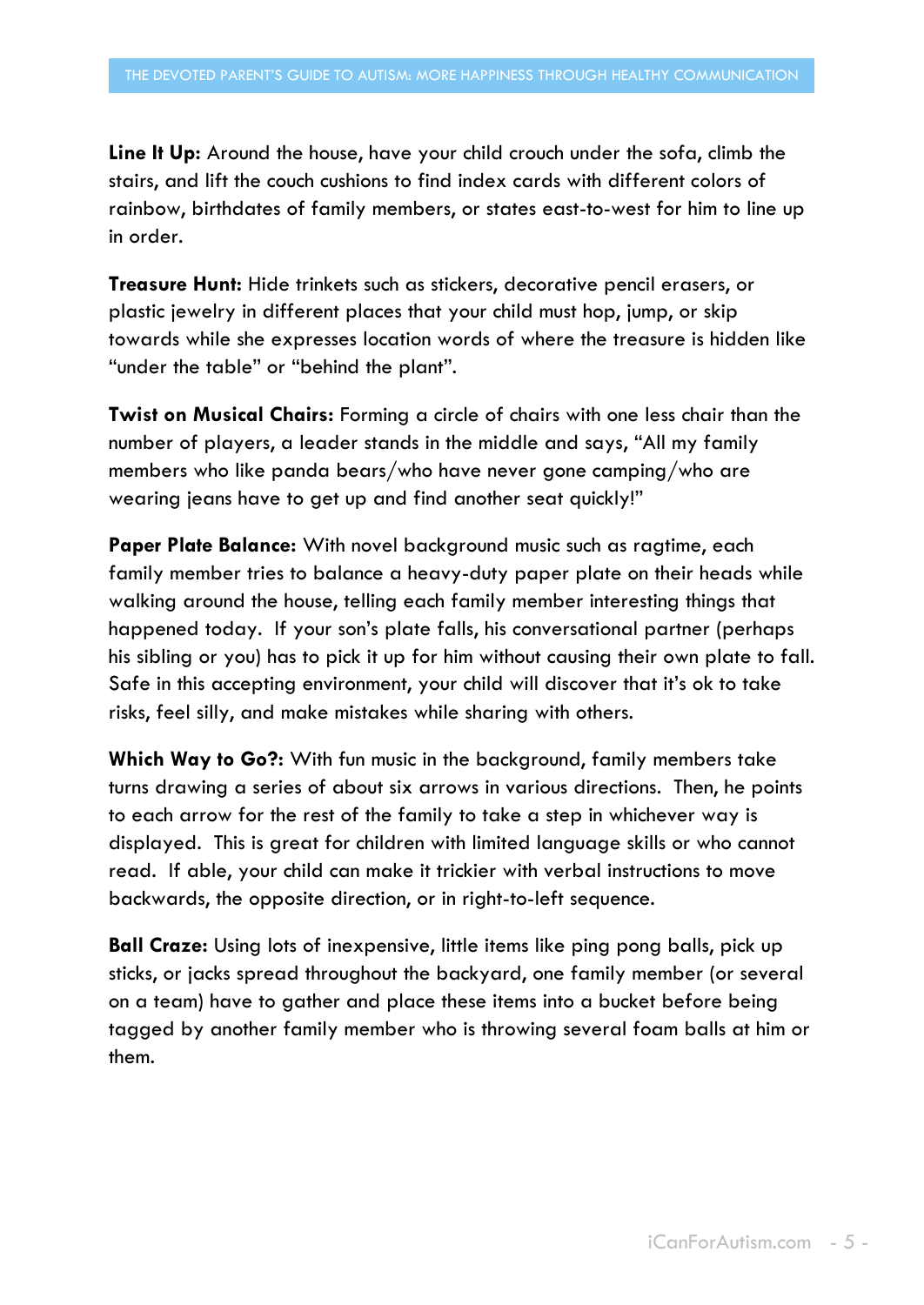### **SWEATING YET?**

Movement allows children to have more control over their abilities - and it's FUN! While external rewards like a prize or a special sweet treat can be effective for short-term gains, maximizing your child's internal motivation leads to a more consistent desire for physical activities. You play a crucial role to motivate your child by providing opportunities for success through positive communication and supportive relationships.

*This article first appeared in Exceptional Parent Magazine, May 2016*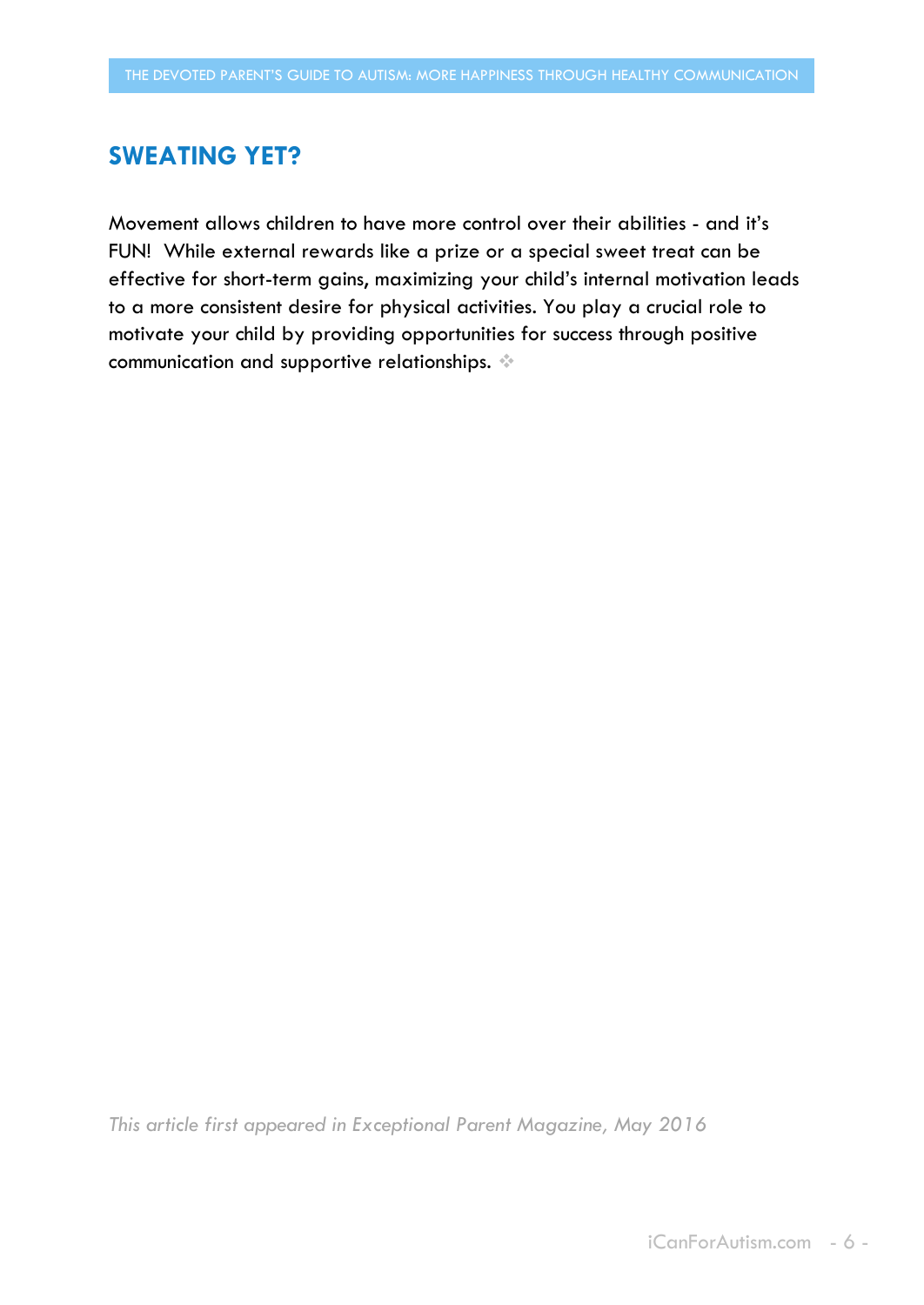# Communication: The Social 'Nutrition' Behind Healthy Kids with Special Needs

*A lot of us vow to eat healthier and exercise more as we realize the importance to our well-being. However, some children with special needs may view good health and fitness as tedious, punishing tasks that are forced upon them. With the right types of communication and social interaction, you as the parent can create a new way of life with your child that has long-lasting benefits.* 

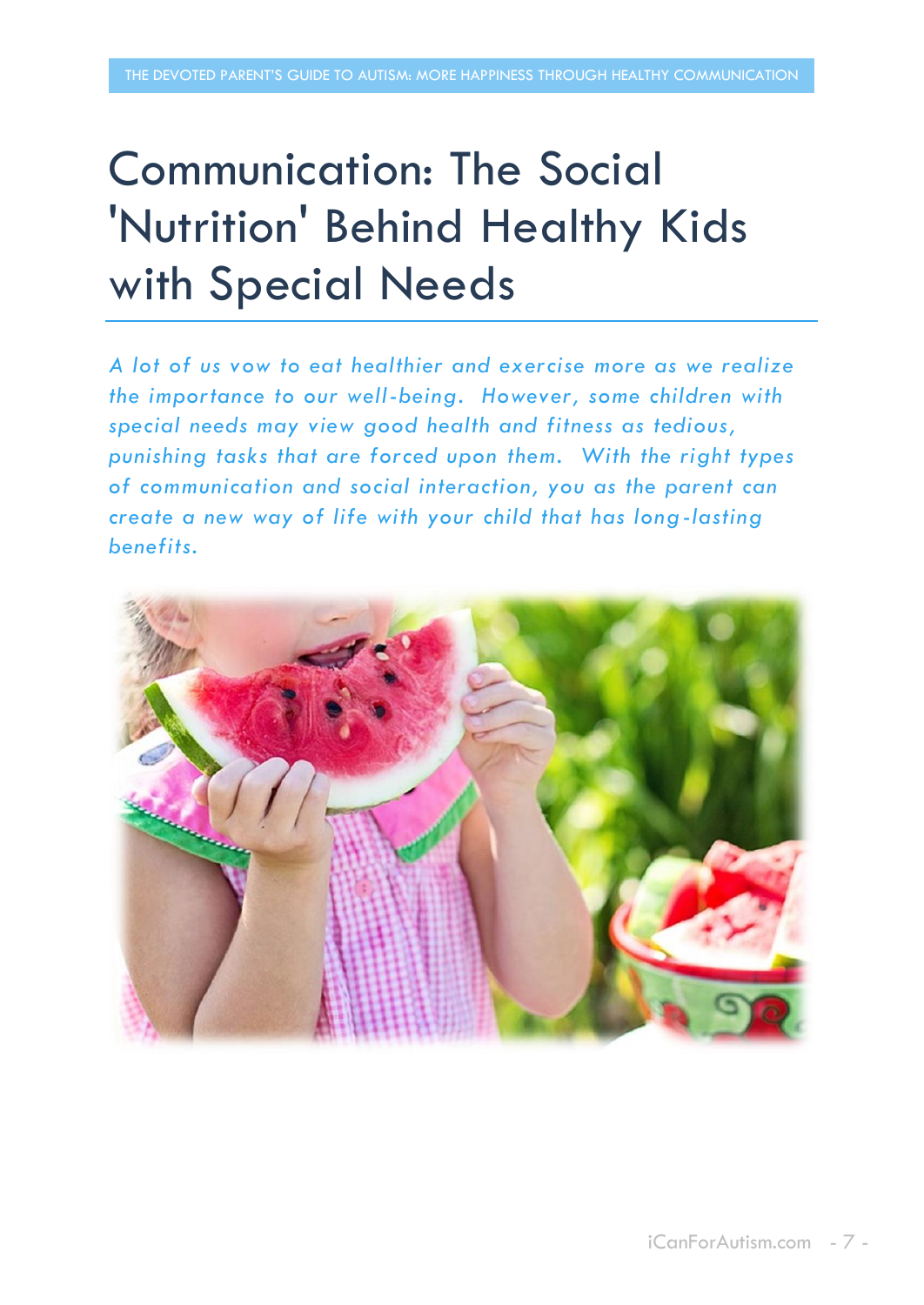## **FOOD**

Giving your child the power to choose, shop for, and prepare some meals using these activities may give him or her a better understanding which could grow into a preference to eat healthy foods more often.

#### **My Plate is Great!**

With your child, search through magazines for pictures of different food categories like vegetables, meats, and fruits. Explain the language behind more complex words like 'dairy' and 'grain' by giving common examples of them (cheese/yogurt; rice/bread, etc.). Have your child think of and find pictures of other examples. Label these food categories on different paper plates and bowls, and then glue the pictures.

#### **Welcome to Johnny's Restaurant!**

Now that your child understands the names and categories of foods, together with you he can create new recipes, unique food combinations, and different ways to prepare foods using these ideas:

- Perhaps your child enjoys French fries but is afraid to try a baked or mashed potato, despite that they are all the same food in different forms. To help your child realize how a simple potato can transform into many delicious foods, cook several potato variations with his help and broaden his tastes along the way.
- The next time you're preparing a meal, have your child join you to observe and get inspired to create her own recipes. Show her all the different ways items can be cut, and use language such as "diced / chopped / julienned / crinkle cut". Further demonstrate how foods can be cooked, such as, "grilled / boiled / baked / raw". These concepts can inspire her to spend more time with you in the kitchen and create her own recipes. Encourage her to choose a 'color of the day' and pick out a healthy food to be prepared the way she prefers (e.g., "purple - eggplant - sliced and baked"; "tan - chicken - grilled").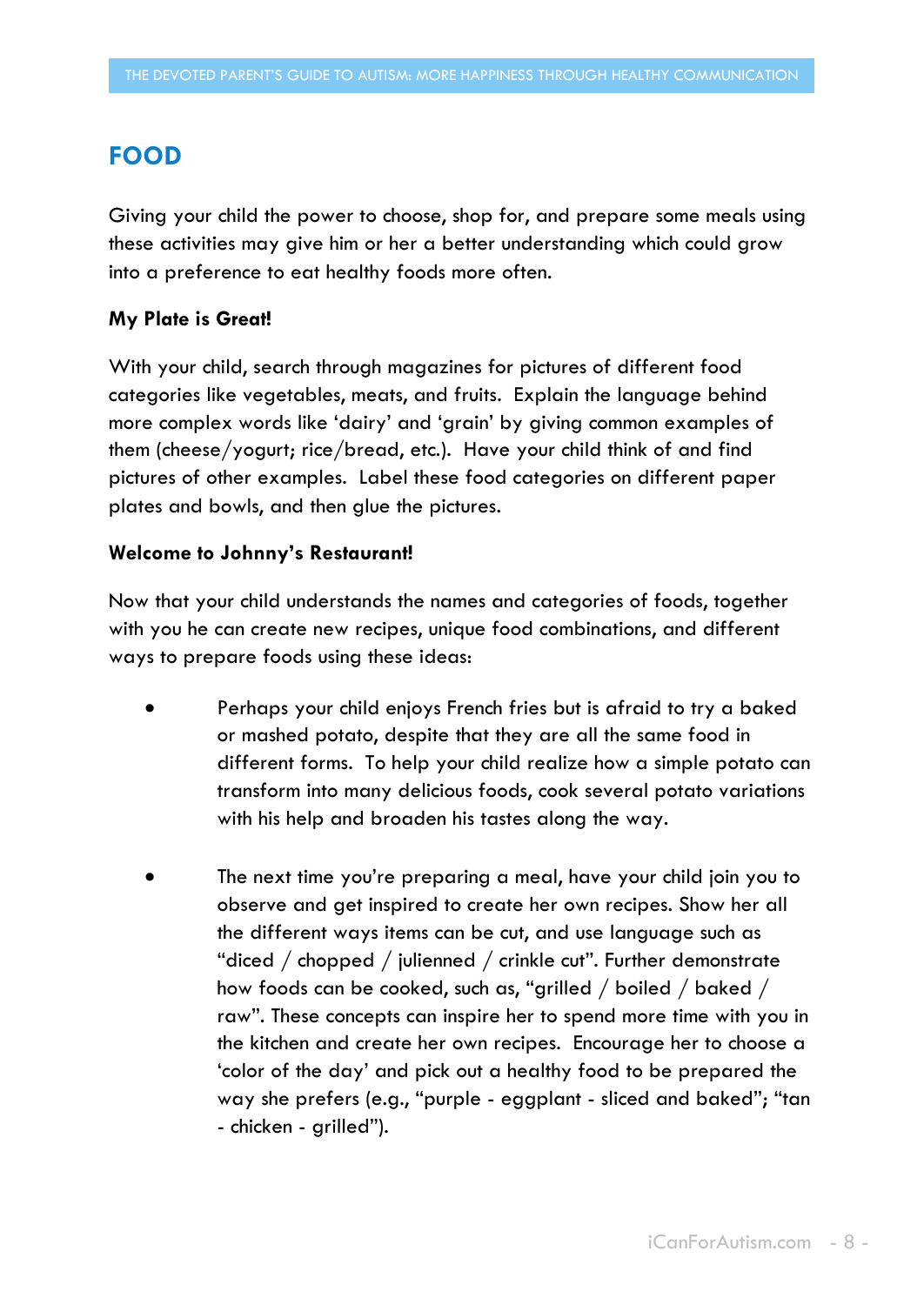#### **"Aisle" Do It Myself!**

With your child, make a grocery list of all the food items necessary for a meal. When you both go to the supermarket, he can further use his language skills to figure out the aisle that contains what he needs (e.g., 'milk' within the 'dairy' aisle; 'chicken' within the 'meat' aisle).

#### **Yuck or Yum**

While preparing the food and at the dinner table, you can model positive statements to encourage your child to try different food items:

- "Mmmm…take a whiff. This smells so delicious."
- "This soup is filled with healthy, yummy vegetables."
- "This julienned squash looks just like French fries, but I like the way these 'squash fries' taste better than French fries."
- "I didn't think I would like the taste of this turnip, but it's really terrific."
- Of course, it is important to allow your child to share his opinion even if it's not positive.

#### **Too Much, Too Little, Just Right!**

Help your child develop accurate measures for portion control in order to eat treats like cookies, cake, chips, and candies more responsibly. With these foods, fill a side plate, saucer, or shot glass to demonstrate how much quantity that words like "few / some / a little bit" actually mean. To enjoy beverages in moderation, mark a fill-line on the outside of paper or plastic cups.

At mealtime on a divided paper dish, have your child write the food category to be filled within each meal (e.g., 'meat'; 'grain') so that she can visualize the portions. For foods that can be eaten in large quantities like healthy fruits and vegetables, give her a huge labeled plastic bowl to demonstrate the sense of endlessness. If your child has more advanced language skills, you can use a variety of different-sized plates, bowls, and cups to compare that she can eat "at least this much or more", or, "at most this much or less."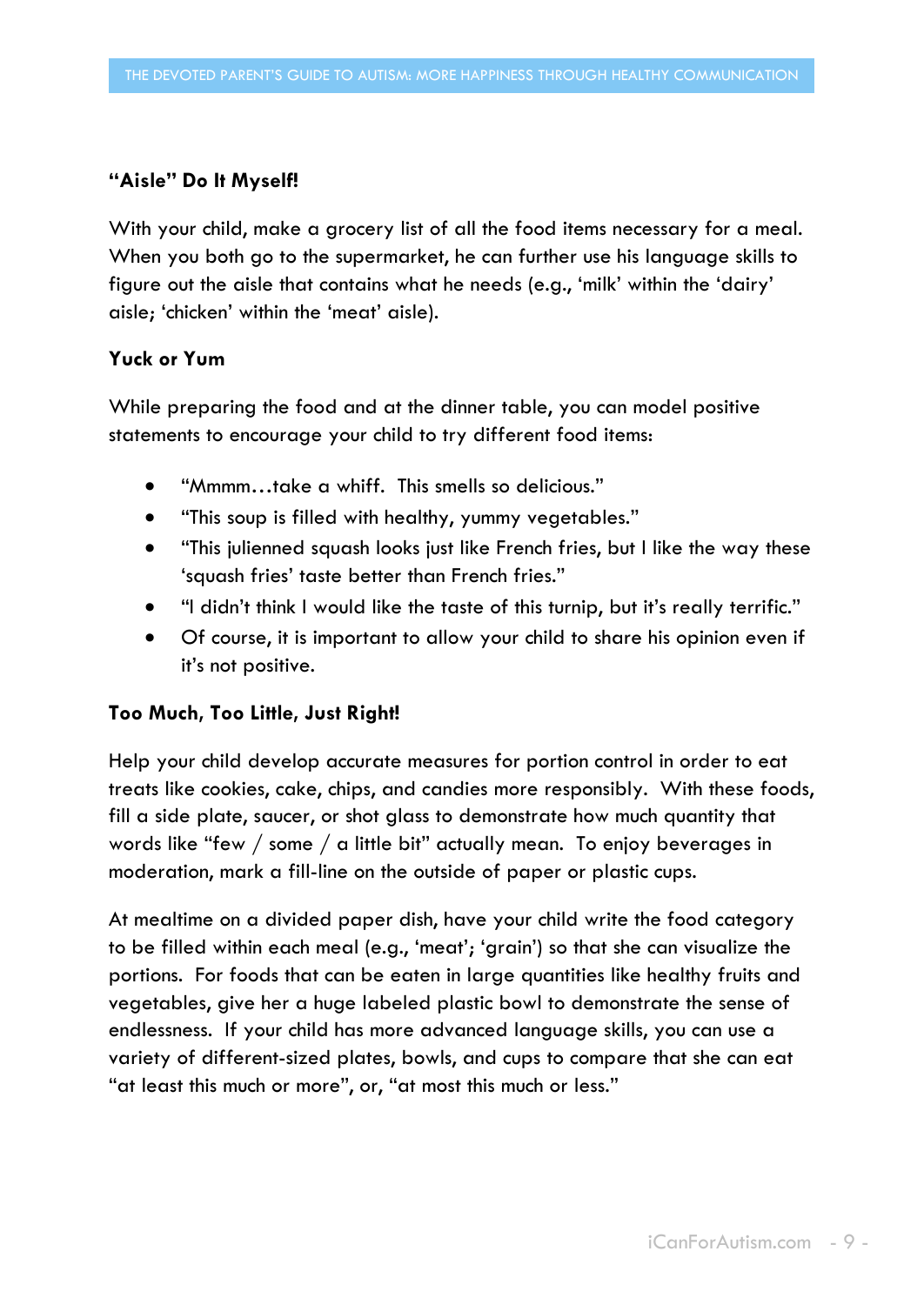

### **PHYSICAL ACTIVITY**

Engage your child in the following activities that are fun instead of fatiguing. Be sure that your child is given medical clearance for physical activity.

#### **'Workout' of the Box**

Though your child may be accustomed to traditional exercise routines like jumping jacks or pushups, he might find it more fun to use his imagination to make up his own movements with catchy, descriptive names. The 'snowball' can be made when he is seated on the floor, pulling his knees in with his hands. The 'monster walk' comes alive when your child tries to touch his toes to his outreached hands. When using the 'jump rope', your child turns his wrists as though he is holding the jump rope while jumping.

Your child can incorporate such routines in between turns of playing a board/video game, or after sets of homework that involves drills, such as multiplication or spelling. Using more advanced math and language skills, your child can track how many exercises have been done by counting upwards, downwards, or by 5's or 10's. When your child wants to tell you about the new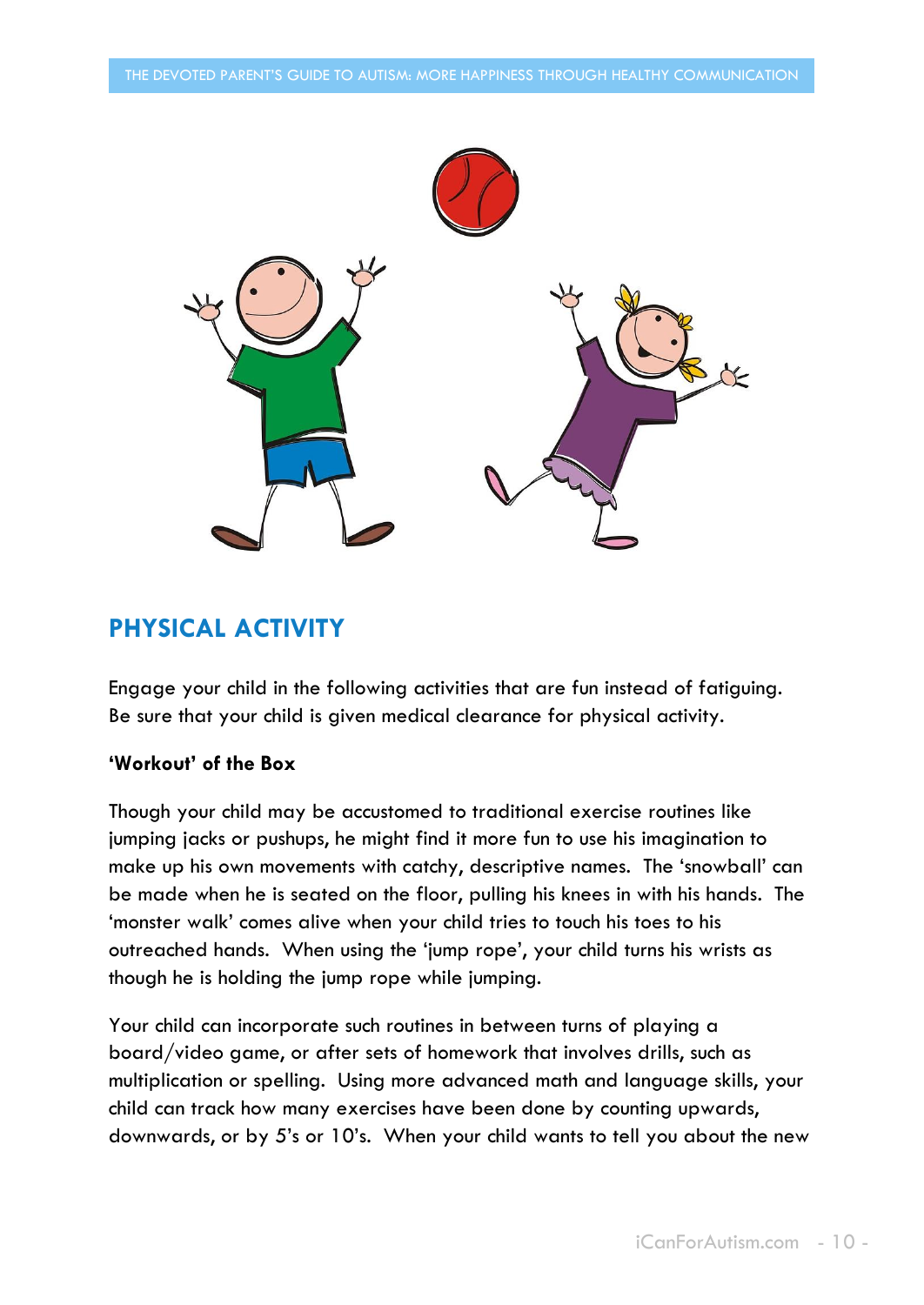exercises she has designed, she can expand her language skills by creating a name for them, explain the movements, and describe the sequence.

#### **Over, Under, and Everything in Between**

Books: Read stories together that match your child's language abilities and emphasize movement, like Rosie's Walk or The Berenstain Bears Inside Outside Upside Down. Have your child do the same actions, and maybe even change the characters to be different animals (e.g., "Hop like a bunny through the hallway."; "Gallop like a horse across the yard."; "Crawl like a crab under the table.").

Toys (with physical assistance if necessary): Play with pogo sticks and Sit-and-Spin using language like "jump higher/lower" and "spin faster/slower." Or, use traditional toys in different ways, like placing a hula hoop on the ground to "jump into/out of."

Games: Enjoy Duck-Duck-Goose and musical chairs using language like "tag/pat/tap" and "chase/catch/grab." Or, create games like Simon says with action words like "jump/shake/kick" (e.g., "Simon says, 'Kick your leg and then shake your arm.'").

Dance moves: 'YMCA' and 'The Chicken Dance' are a few good ones the whole family can get involved with. While having loads of fun, you can provide visual models of the repetitive movements for your child to follow along with ease. You can explain the concepts behind the moves like, "With my arms are up and out, I look like the letter Y!"

#### **Small Steps**

Just like for adults, try a few simple changes to get your child moving more:

 Climb the stairs versus taking the elevator or escalator. Model encouraging language like "It's so healthy to climb the stairs." Add supportive, reassuring language like, "If we get tired of climbing the stairs, we can take a little break or use the handrail to help us."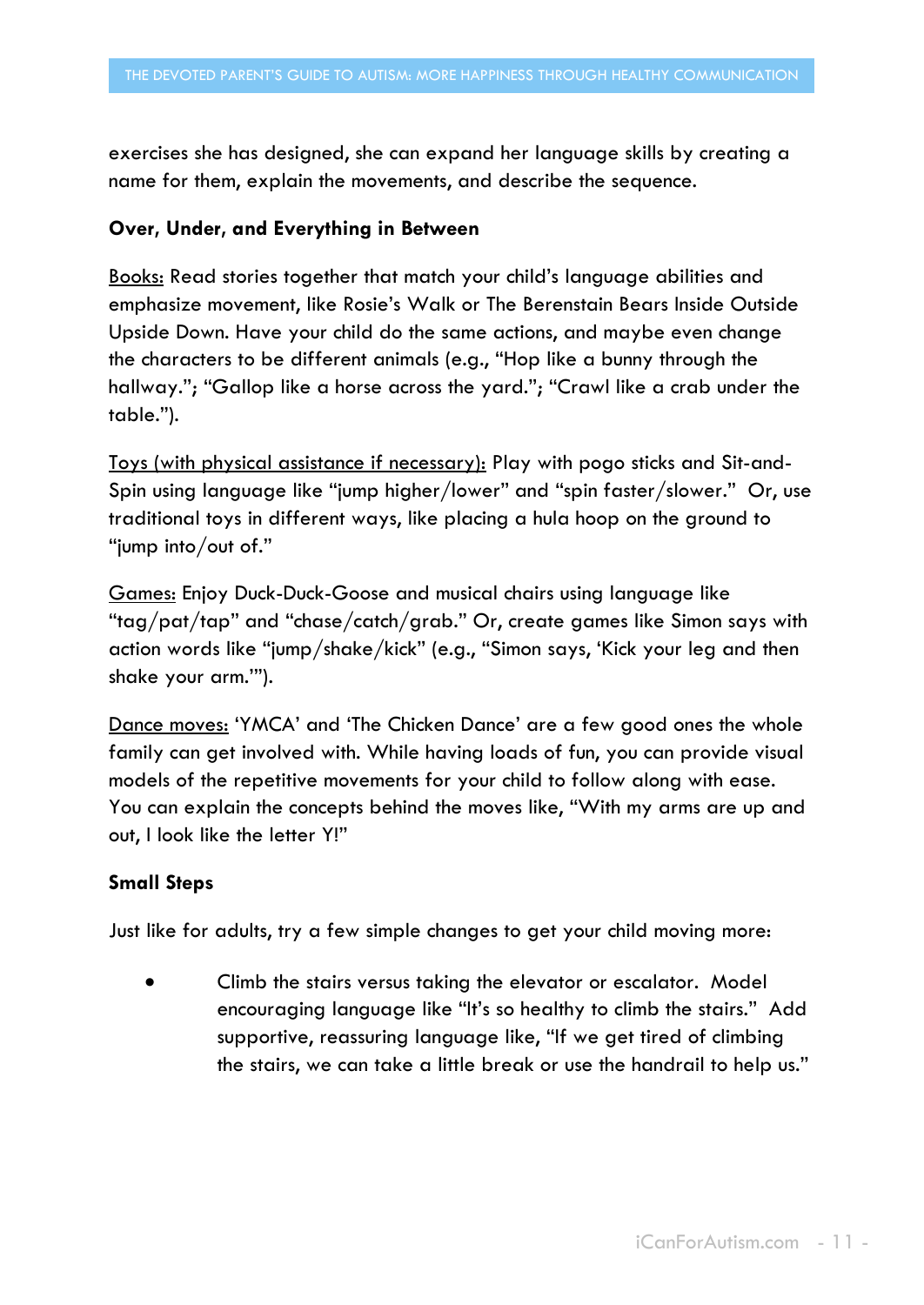- Park farther away from stores while you and your child fill the time by casually chatting about what you need to purchase.
- To break up constant sitting on the couch, put the TV remote and the household phone in different places using location words for child to retrieve like "under the sofa / behind the lamp."
- Have your child do some household chores while using encouraging language like, "Wow! Thanks so much for helping me carry these big boxes!" and, "Oh! We have to scrub this annoying stain even more!"

#### **Get Published**

Depending upon your child's language abilities, help him write his own "Fitness Magazine" with drawings, stories, and instructions of all of the new skills he is learning. He can proudly show it to everyone, including his classroom teacher, occupational therapist, physical therapist, and physical education teacher.

# **HEALTHY BENEFITS AWAIT!**

With these suggestions, your child can develop healthy practices that become automatic, natural customs to feel a sense of independence, control, and accountability. All the while, you and your child will spend more quality time connecting and growing closer to each other.

*This article first appeared in Exceptional Parent Magazine, February 2016*